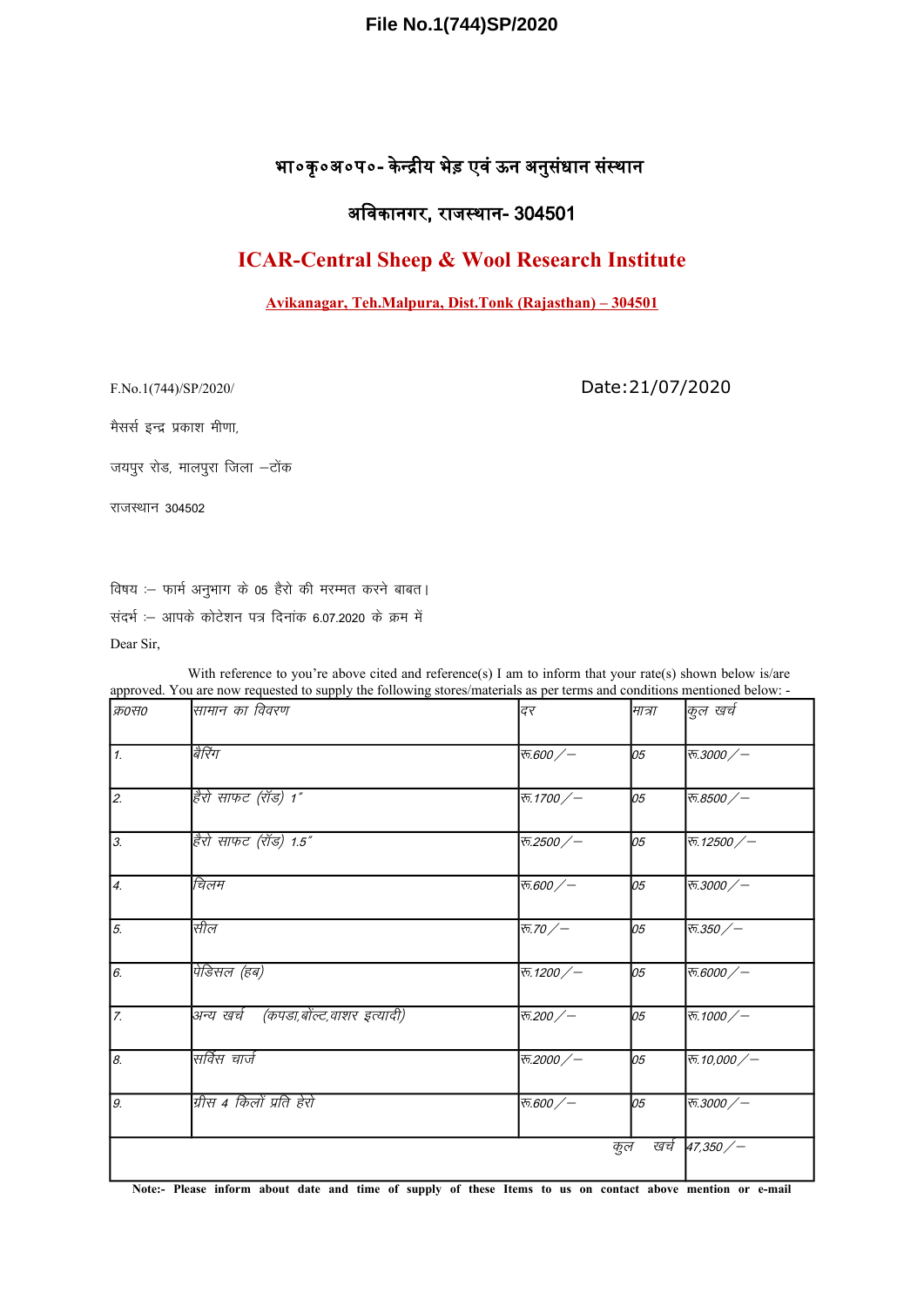#### **Purchasecswri@gmail.com Terms & Conditions:-**

1. DELIVERY: Repair work Within 30 days .if you are not able to deliver in the prescribed time limit please information to us immediately on above contact and e-mail address

2. GST applicable as per Rules.

3. PRICE: The above prices are including of SGST and CGST. And Transportation , upload and downloading the consignment. No FORM "C or D" WILL BE ISSUED

4. CONSIGNEE: The Director Central Sheep & Wool Research Institute, Avikanagar, Malpura Distt. Tonk (Rajasthan)

5. DESPATCH: Road Transport/Post parcel V.P.P. Freight prepaid by the consignor book the material/good to Avikanagar.

6. PACKING: Packing list giving full particulars with quantity of the Items contained must be placed immediately below the cover of package. Our purchase order number should be marked in large letters indelibly on a prominent place on the packing case(s) as well as on packing list/slip.

7. TRANSPORT RECEIPT: Transport Receipt to be forwarded to the consignee by Registered Post immediately after dispatch of ordered material otherwise the demurrage/warfare (if any) will deducted from the supplier's bill without making any reference.

8. BILL: Pre-receipted bill (in triplicate) duly supported by relevant original cash receipts for packing forwarding freight insurance customs excise duty etc. (if any) and payable by this institute may be sent to the consignee. Please mention your institute GST No. on the bill .

9. PAYMENT: Payment will be made within 30 days after satisfactory Repair work Supply of items etc through Bill Basis .

10. Liquidated Damage: If any time during the performance of contract, the supplier encounters conditions hindering timely delivery of the goods, the supplier shall promptly inform the purchaser in writing the fact of the delay and likely duration of the same. After receipt of supplier's communication, the purchaser shall decide as to whether to cancel the contract for the un-supplied portion after the existing delivery period, or to extend the delivery period suitably by issuing in amendment to the contract. If the supplier fails to deliver the goods and/ or perform the services within the contractual delivery period for reasons other than circumstances beyond supplier's control (which will be determined by the purchaser) and the purchaser extends the delivery period, the purchaser will also deduct from the contract price, as liquidated damages, a sum equivalent to 0.5% (half per cent) of the delivered price of the delayed goods or unperformed services for each week of delay or part thereof until actual delivery or performance. The maximum limit of such deduction will, however, be 10% (ten percent) of the contract price of the delayed goods or services).

11. Certificate to the following effect may also be recorded on the body of the bill.

Certified that the goods on which SGST and CGST has been charged have not been exempted under the Central or State Tax Act and/or the Rules made there under and the charges on account of SGST and CGST on the goods are correct under the provisions of the relevant act or the Rules made there under. Certified further that we M/s are registere of the relevant act or the Rules made there under. Certified further that we M/s state of \_\_\_\_\_\_ and our registered numbers for the purpose of SGST and CGST are i) Central (ii) State\_\_\_\_\_\_\_\_

12. This Institute reserves the right to reject the stores/suppliers in part or in full covered in this order at any stage prior to payment, if they are not according to the specification. Part supplies against this order will not be accepted unless otherwise agreed.

13. Acknowledgement receipt and confirmation of this order should be sent by return post/e-mail

14. In case of contact Item A certificate may be affix by the firm on the bill that rate charged are as per manufacture prices/list contract entered rates.

Note: Please send the following Bank details along with Bill for e-payment

Bank Account No…………...…Bank's Name:……… Branch Code No.:……… SWIFT/IFSC Code No.: ………

Yours faithfully,

Neeraj Tanwar

Ao

Store and Purchase Section

Copy to: -1. Audit & Accounts Section 2. Admn. II Section 3. Store Section 4. Farm Sec. 5- Vigilance Officer 6- Guard file 7- Director for information 8- I/C AKMU with request to upload in institute website.

An administrative approval & expenditure sanction has been accorded by the Director amounting to **Rs.47,350/- only on** dated 20-07-2020 at  $F.No.1(744)SP/2020$  & Computer no. 70504 Note #6 in Institute Budget current financial year 2020-2021.